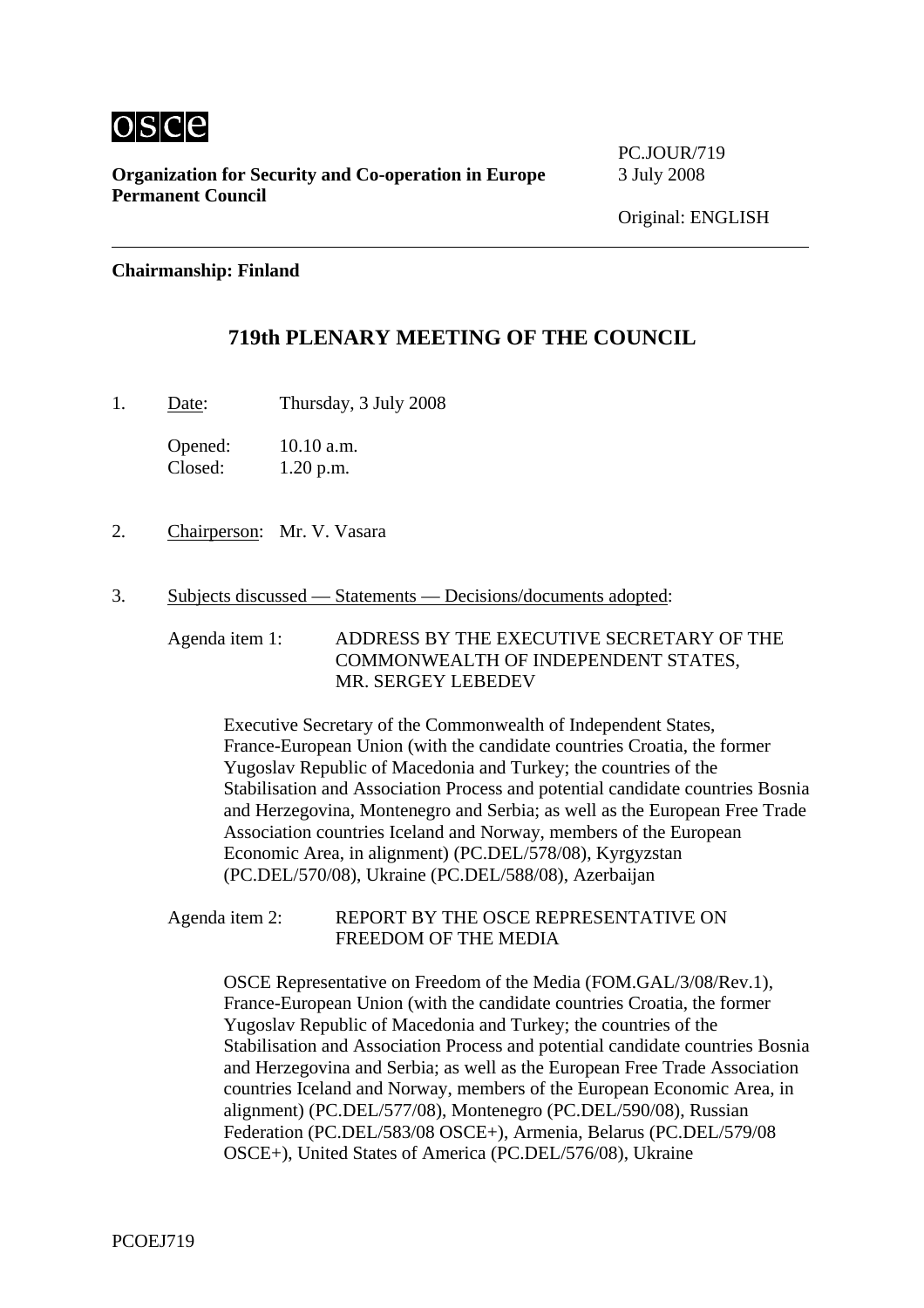(PC.DEL/587/08), Azerbaijan, Canada (PC.DEL/585/08), Slovakia (Annex 1), Turkey (PC.DEL/594/08)

## Agenda item 3: PRESENTATION BY THE OSCE EXTERNAL AUDITOR OF THE AUDIT REPORT ON THE 2007 FINANCIAL **STATEMENTS**

Chairperson, OSCE External Auditor (PC.DEL/582/08 OSCE+), Russian Federation (PC.DEL/584/08 OSCE+), Canada

#### Agenda item 4: REVIEW OF CURRENT ISSUES

- (a) *Legislative developments in Kazakhstan*: Kazakhstan (PC.DEL/593/08)
- (b) *World Refugee Day on 20 June 2008*: Croatia (PC.DEL/586/08), Bosnia and Herzegovina, Serbia

### Agenda item 5: REPORT ON THE ACTIVITIES OF THE CHAIRMAN-IN-OFFICE

*Workshop of the Advisory Committee on Management and Finance, held in Langenlois, Austria, on 30 June 2008*: Chairperson

Agenda item 6: REPORT OF THE SECRETARY GENERAL

- (a) *Announcement of the distribution of the report of the Secretary General*: Secretary General
- (b) *Renewal of the mandate of the Secretary General (SEC.GAL/128/08 OSCE+)*: Secretary General, Chairperson

Agenda item 7: ANY OTHER BUSINESS

- (a) *Letter from the Chairperson of the Forum for Security Co-operation to the Chairperson of the Permanent Council*: Chairperson (Annex 2)
- (b) *Offer by Jordan to host an OSCE conference with the Mediterranean Partners for Co-operation, to be held from 26 to 28 October 2008*: Jordan (Partner for Co-operation), Chairperson of the Contact Group with the Mediterranean Partners for Co-operation (Greece)
- (c) *Declaration of a state of emergency in Ulaanbaatar*: Mongolia (Partner for Co-operation) (SEC.DEL/110/08)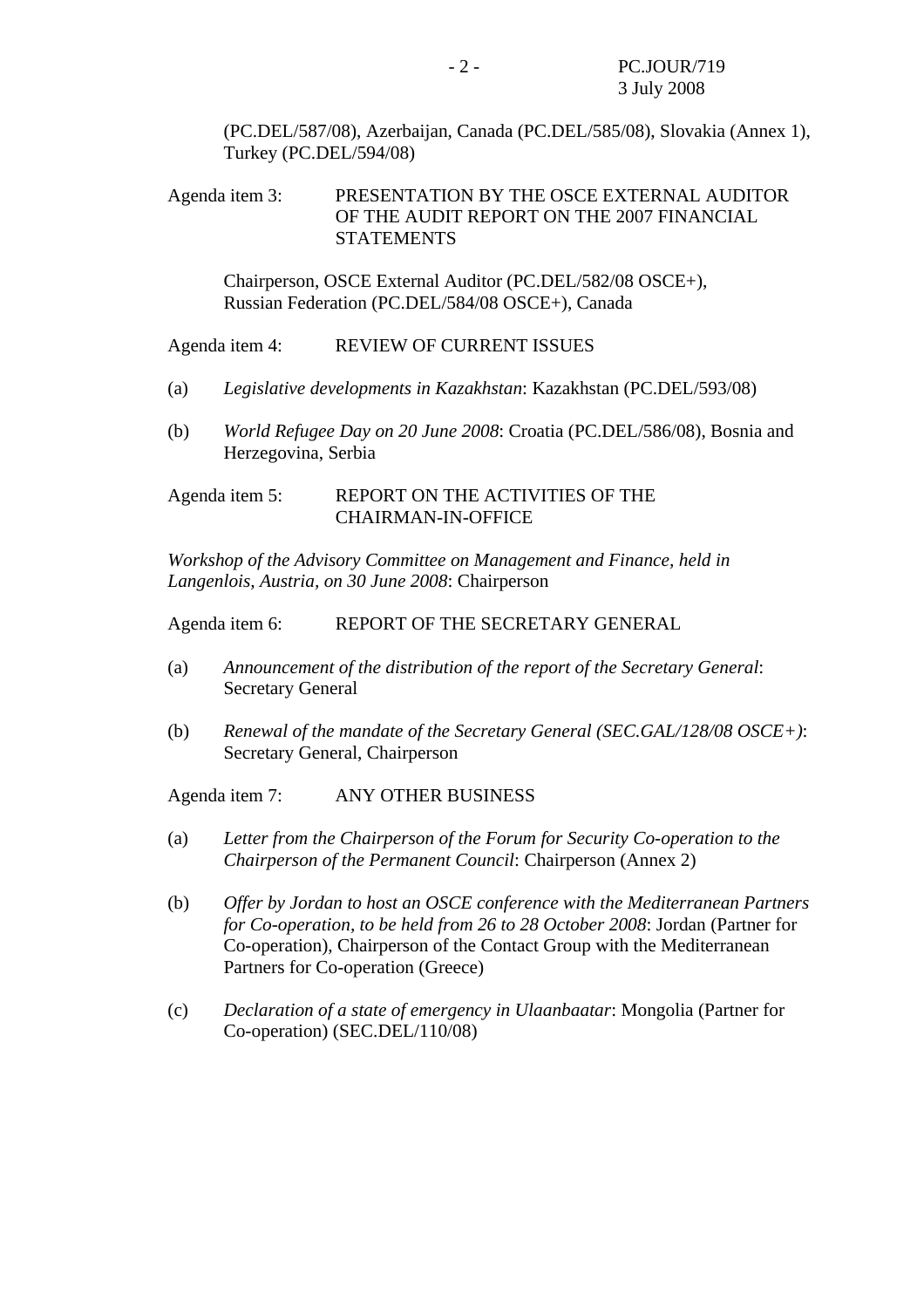- (d) *Matters of protocol*: Liechtenstein (Dean of the Permanent Council), Armenia, Chairperson
- 4. Next meeting:

Thursday, 10 July 2008, at 10 a.m., in the Neuer Saal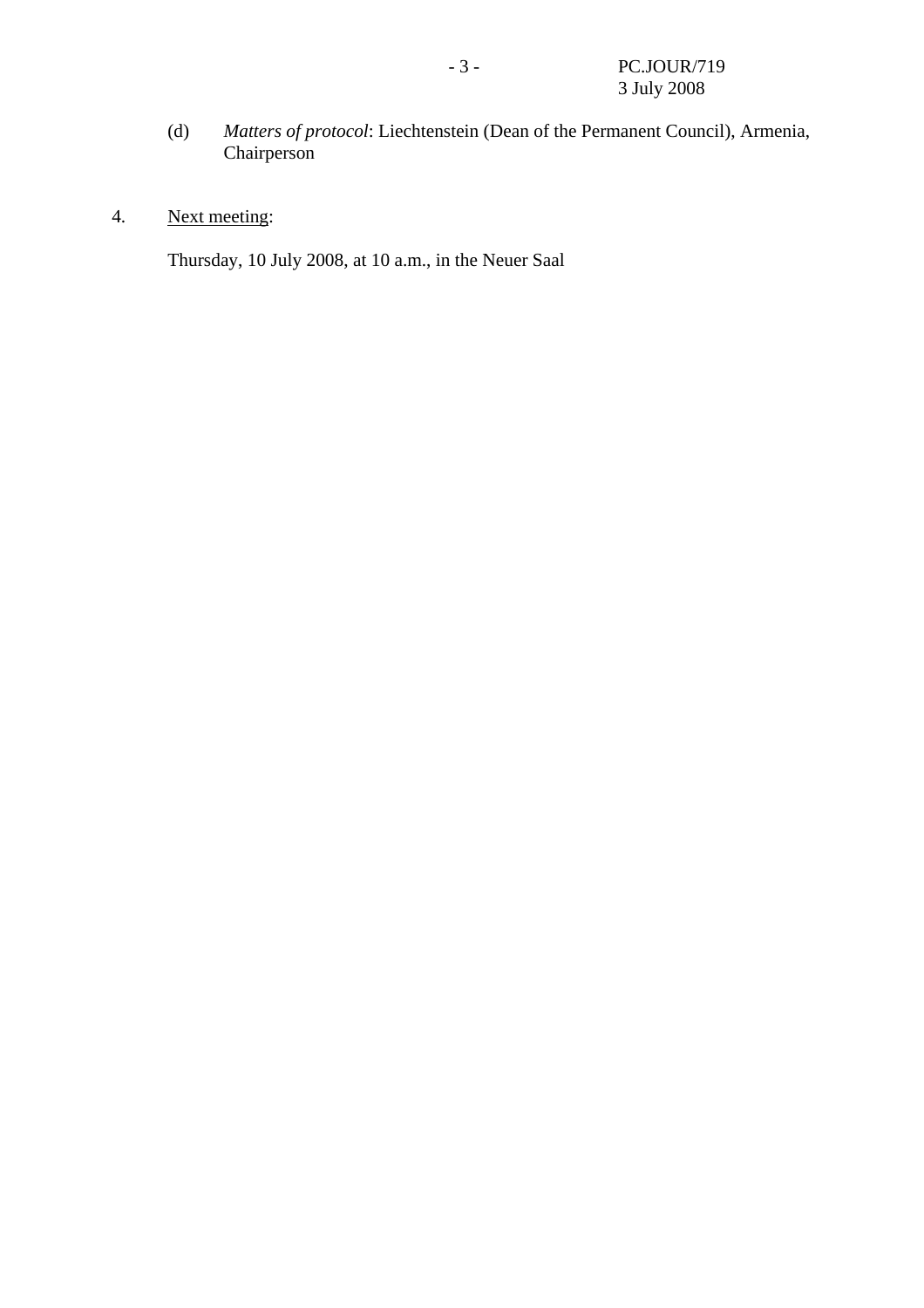

**Organization for Security and Co-operation in Europe** 3 July 2008 **Permanent Council Annex 1** 

PC.JOUR/719

**719th Plenary Meeting**  PC Journal No. 719, Agenda item 2

# **STATEMENT BY THE DELEGATION OF SLOVAKIA**

Thank you, Mr. Chairperson.

 Slovakia fully aligns itself with the EU statement. We join the others in welcoming the presence of Miklós Haraszti, the Representative on Freedom of the Media, in today's session of the Permanent Council. We also thank him for the detailed report on his own activities as well as on those of his office since his presentation in March 2008.

 At the same time we would like to draw attention of other delegations to an inaccuracy contained in that part of the distributed report which deals with Slovakia's new Press Act. In the report the OSCE Representative stated that two Slovak highest-level politicians, one of them being the Slovak Prime Minister, had used their new right to get their replies to newspaper articles that they disagree with published. This particular statement of the Representative on Freedom of the Media is not at all correct as since 1 June 2008 when the Act entered into force, no Slovak politician has successfully used its provisions.

 It is, in our view, noteworthy to say that the Slovak Prime Minister has not applied his right under the new Act yet and that he only asked for a correction. This is and was quite a common approach applied by both politicians and citizens even in accordance with the Press Act in force before 1 June 2008 and has in fact nothing to do with the new Press Act. To explain what is referred to in the report further, it is necessary to state that in the case of the interview with the Slovak Prime Minister one answer had been incorrectly transcribed by the editor and the Prime Minister only asked, as already stated above, for correction of the text. The editorial office apologized for the mistake and subsequently published the right transcription.

 All in all the right to response based on the new law has successfully been used only once and it has been applied by a Slovak artist.

 As regards application filed by the chairman of a coalition party (HZDS), he requested publication of his response to views contained in a daily. As he only responded to views, not factual arguments, the editorial office rejected, within the meaning of the new Press Act, to publish the response and the chairman did not continue his efforts.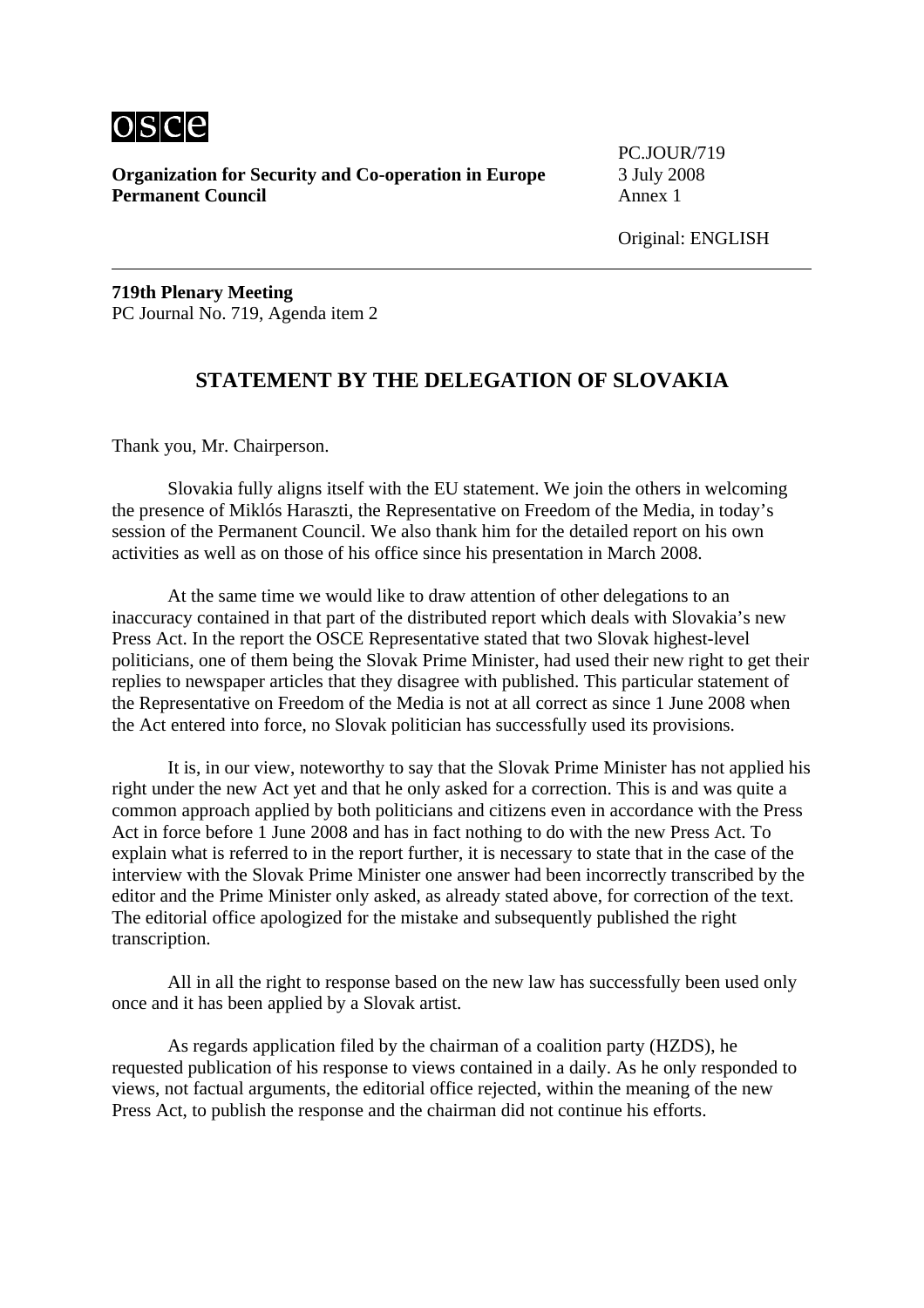It is then beyond doubt that the new act is not a tool of politics, does not restrict freedom of media and that the allegations presented by the Representative on Freedom of the Media are not correct.

 Slovakia would therefore very much appreciate if the OSCE Representative on Freedom of the Media could revise the discrepancies in the report just described.

I request this statement to be attached to the journal of the meeting.

Thank you for your attention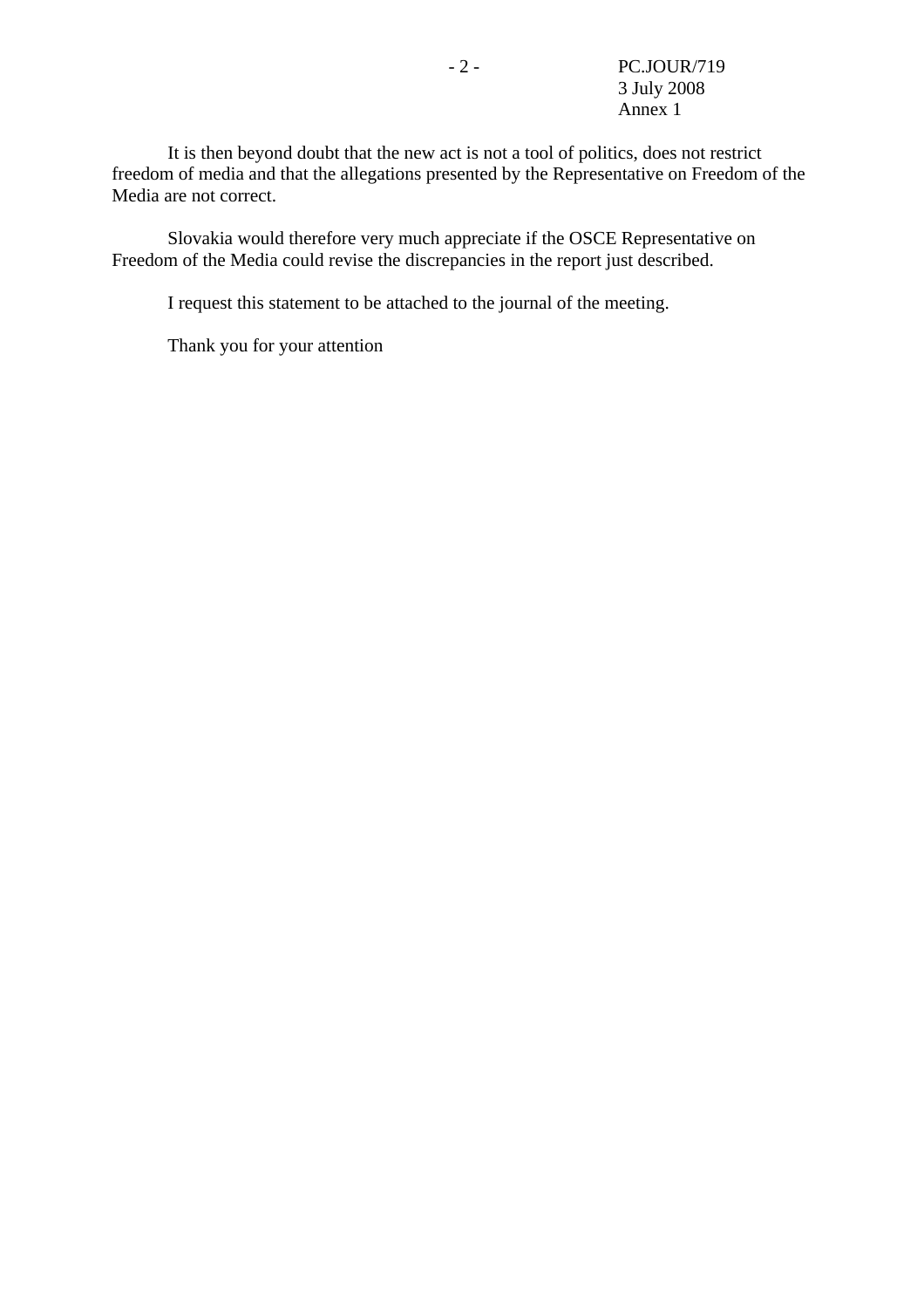

**Organization for Security and Co-operation in Europe** 3 July 2008 **Permanent Council Annex 2** 

PC.JOUR/719

Original: ENGLISH

**719th Plenary Meeting**  PC Journal No. 719, Agenda item 7(a)

# **LETTER FROM THE CHAIRPERSON OF THE FORUM FOR SECURITY CO-OPERATION TO THE CHAIRPERSON OF THE PERMANENT COUNCIL**

Ambassador Antti Turunen Head of Mission Permanent Mission of the Republic of Finland to the OSCE Vienna

26 June 2008, No. 1-8/41

Response to your letter of 30 April 2008 to the Chairperson of the FSC (CIO.GAL/67/08)

Dear Ambassador,

 Your letter of 30 April 2008 refers to the discussion that took place at the 710th meeting of the Permanent Council (24 April) on the incident involving the unmanned aerial vehicle (UAV) over Abkhazia, Georgia on 20 April. The concern expressed in your letter on behalf of the Chairman-in-Office about the recent developments in Georgia is well noted; as is your commitment to developing co-operation between the Forum for Security Co-operation (FSC) and other OSCE bodies.

 The Chairperson of the FSC further acknowledges your request, made with reference to the Bucharest Ministerial Council Decision No. 3 and discussions in the Preparatory Committee Meeting of 30 April, for FSC expert advice with regard to the 20 April incident. Please note that on 29 April the Chairperson of the FSC received a related request from the Georgian delegation to activate the Bucharest Mechanism and send an independent group of experts from the OSCE participating States to Georgia with the purpose of verifying available materials and establishing the facts of the 20 April incident.

 In response to your request, the Chairperson of the FSC would like to provide a brief account of the discussions held in the FSC to date on this matter. The 20 April incident was first discussed in the 544th Plenary Meeting of the FSC held on 30 April. Discussions continued at the 545th (7 May), 547th (21 May), and 548th (28 May) Plenary Meetings of the FSC. It was at the 28 May meeting that Georgia announced its decision to trigger the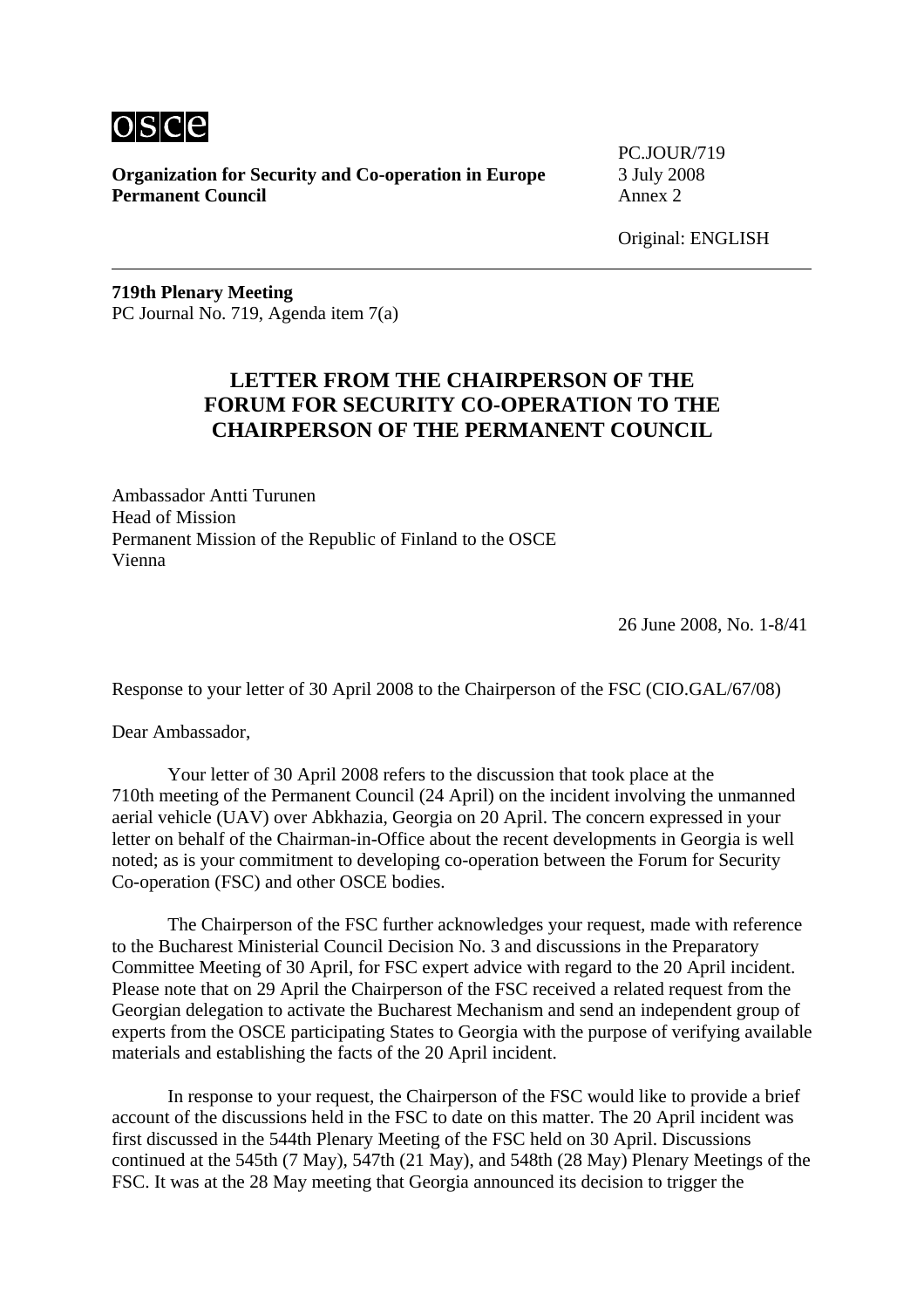Mechanism for Consultation and Co-operation as regards Unusual Military Activities contained in the Vienna Document 1999. This was subsequently triggered in notes verbales sent both by Georgia (Note Verbale No. 06/333, 28 May 2008) and the Russian Federation (Notes Verbales No. 24 and 25, 30 May 2008).

 Further discussions on the incident were held at the 32nd Joint Meeting of the FSC and PC on 4 June, prior to the three back-to-back meetings convened that same day with Georgian and Russian representatives in accordance with Paragraph 16, Chapter III of the Vienna Document 1999 (Mechanism for Consultation and Co-operation as regards Unusual Military Activities). As you know, the 33rd, 34th and 35th Joint Meetings of the FSC and PC on 11 June were held solely on the issues raised by Georgia and the Russian Federation in their notes verbales triggering the above-mentioned Mechanism.

 Throughout the discussions elaborated above, overwhelming support for the sovereignty and territorial integrity of Georgia within its internationally recognized borders was expressed. It was also stressed that any use of force in the zone of conflict is unacceptable and runs counter to the fundamental principles and commitments of the OSCE, and that protracted conflicts should be settled on the basis of international law. Georgia and the Russian Federation were strongly encouraged to refrain from any unilateral action or public statement that might further aggravate the situation in the zone of the Georgian-Abkhaz conflict or in their bilateral relations. They were called on to continue dialogue, including at the highest level, with a view to calming the existing tension and preventing its reoccurrence in the future. Furthermore, it was stressed that the recent Georgian peace initiatives could serve as a positive step forward, and that direct result-oriented discussions between Tbilisi and Sukhumi should begin in this regard. The announced decision of Georgia to suspend UAV flights in the zone of the Georgian-Abkhaz conflict was highly welcomed. Finally, the use by both Georgia and the Russian Federation of an existing OSCE mechanism to discuss their security concerns was welcomed as evidence of the continued relevance of the OSCE and its mechanisms and procedures.

 Many of the discussions were based on the findings of the United Nations Observer Mission in Georgia (UNOMIG) report of 26 May. Against this background, the FSC Chairmanship inquired as to whether UNOMIG representatives would be available to address participating States on issues reflected in the report. The FSC Chairmanship was informed that unfortunately UNOMIG representatives would not be able to travel to Vienna in the period indicated. However, they stated that their report speaks for itself. The FSC Chairmanship shares the main conclusion of the UNOMIG's report, also concurred by the statements of other States, that the radar tracking and video data provided by Georgia were authentic, and that, absent compelling evidence to the contrary, an aircraft owned by the Russian Federation, either a MIG-29 or SU-27, shot down the Georgian UAV within Georgian airspace on 20 April. The UNOMIG report also states that the Georgian UAV overflight of the zone of conflict is in contravention of the Moscow Agreement.

 The Russian Federation stated that until a detailed rather than a fleeting and one-sided analysis has been conducted by Russian specialists it could not regard the investigation as objective and complete.

 It should also be taken into consideration that in response to Georgia's request several OSCE participating States sent experts to Georgia to examine the evidence related to the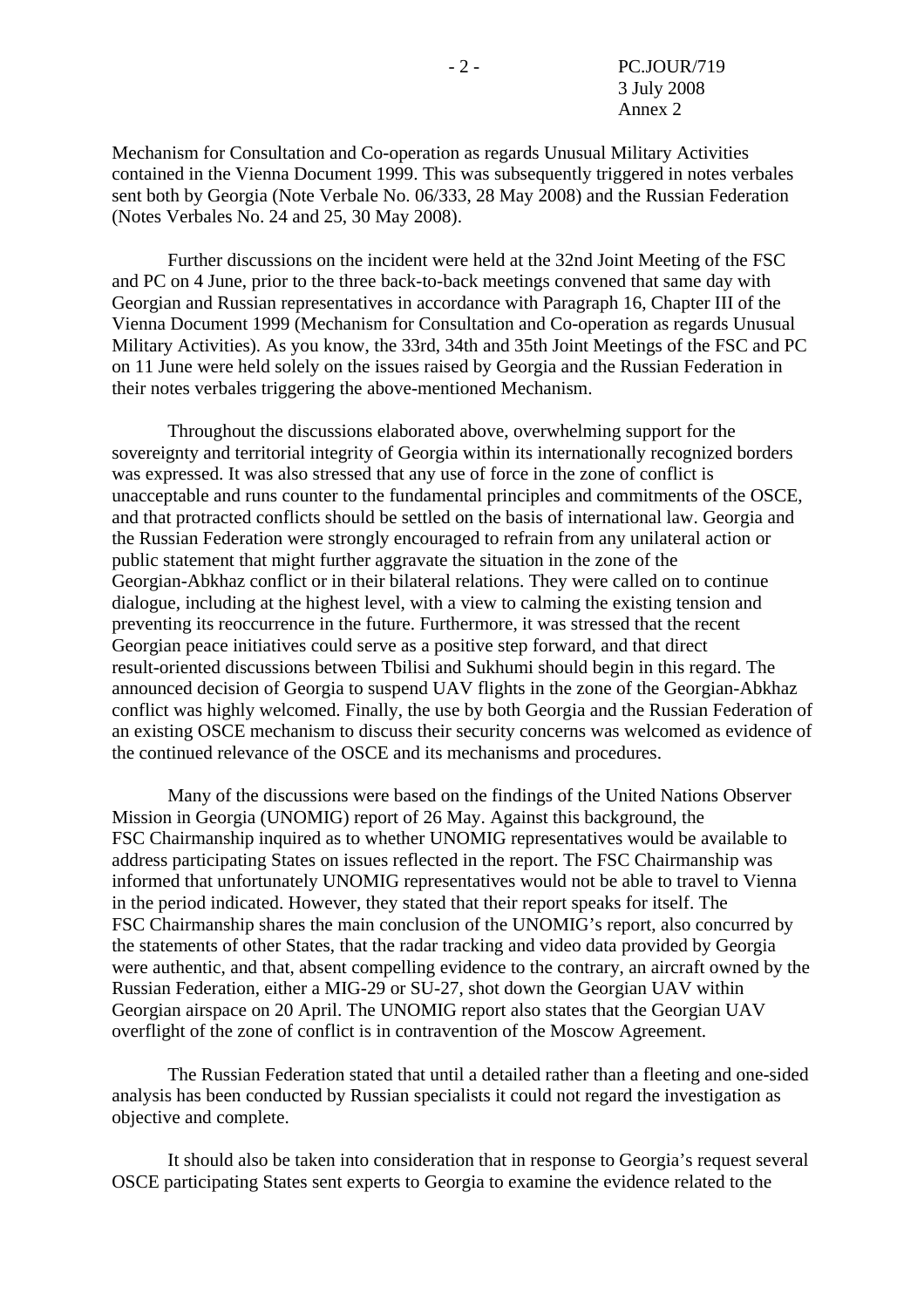20 April incident. According to statements by these participating States, the findings of their national experts fully correspond with those elaborated in the UNOMIG report.

 During the course of the discussions, differences of opinion occurred between Georgia and the Russian Federation on whether sufficient documentation related to the incident was provided by Georgia to the Russian Federation. While the Georgian representatives stressed that the relevant documents were shared with all the UN Security Council (UNSC) members on 23 April, the Russian side was of the opinion that they never received video material and radar data and that they would need originals of the relevant electronic files to provide appropriate conclusions. Despite this and other differences remaining between the sides, they both expressed the readiness to continue the dialogue, which was warmly welcomed by the other participating States.

 Various recommendations were voiced by the participating States. Some of them have a more general character, while others focused specifically on a possible OSCE role in assisting the sides in dealing with the situation.

#### **General recommendations**

 While expressing support for the UN's efforts in the zone of conflict, it was suggested that UNOMIG's capacity should be reinforced.

 The withdrawal of the Russian military railroad construction troops recently deployed in Abkhazia, Georgia as well as any military personnel and hardware, the presence of which might not be consistent with the role and mandate of the CIS peacekeeping forces, was recommended. In this context, a suggestion was voiced that the presence of the Russian Federation's military formations in Abkhazia, Georgia should be reduced to the level from before the recent increase of tension. A full accounting with regard to the location of peacekeeping forces was requested. Furthermore, inclusion of the units from other CIS member States in the CIS peacekeeping forces in the zone of the Georgian Abkhaz conflict was suggested. It was also stated that it is vital that the peacekeepers act to ensure the safe and dignified return of refugees and internally displaced persons to all parts of Abkhazia, Georgia.

 Independent inspections of the areas in relation to which there are concerns about military hardware and/or personnel, were proposed.

 In the context of other measures that could contribute to advancing negotiations, the possibility of including humanitarian efforts that focus on health concerns of the local population was mentioned, as was a broadened participation by the international community to ensure greater political and economic commitment to the negotiations process.

 It was stated that Georgia should sign an agreement with Sukhumi on non-use of force as an element of the peace process. The opinion was expressed that such an agreement should not be seen as an end itself.